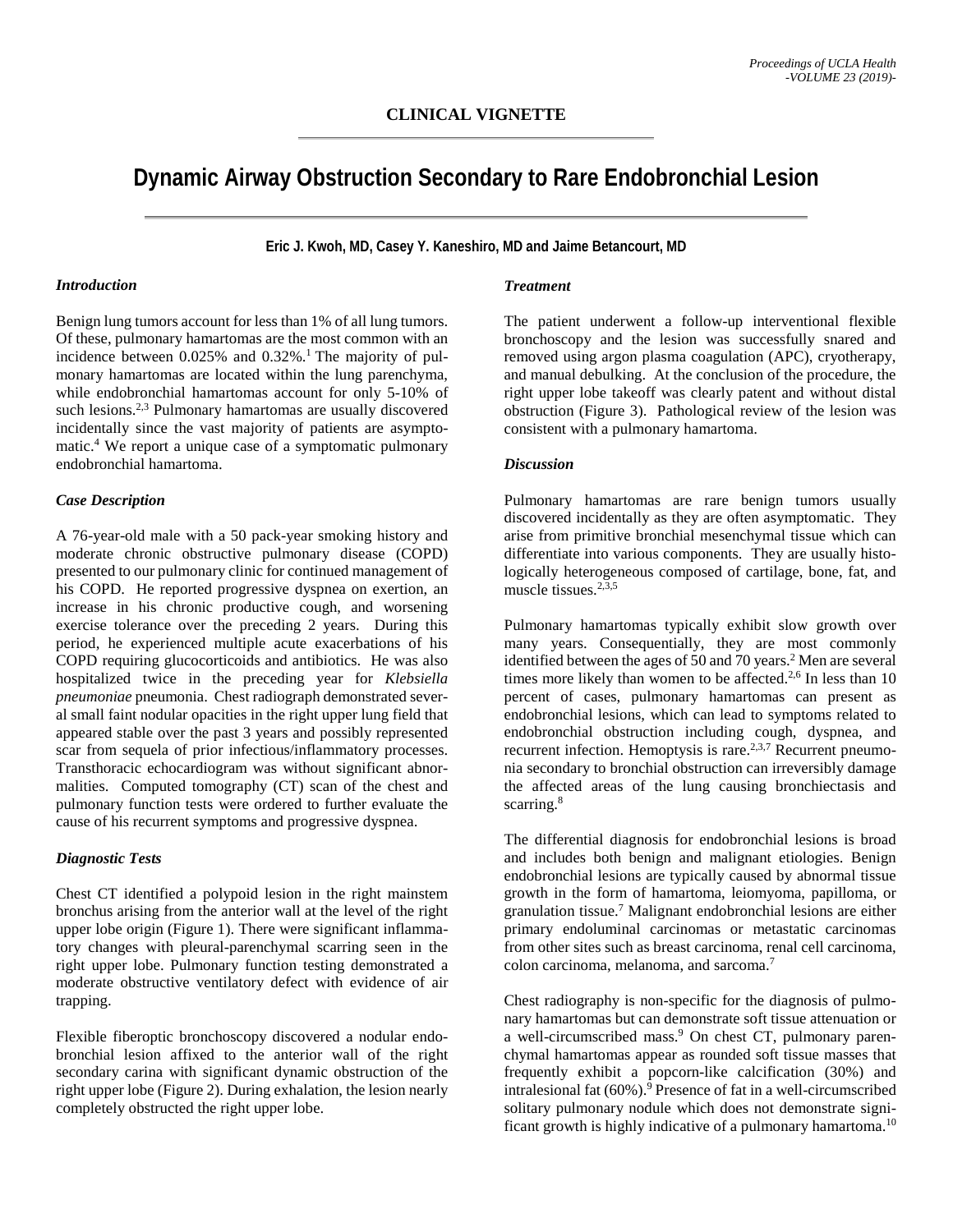In cases where chronic obstruction has occurred due to an endobronchial location, inflammatory changes and scarring secondary to recurrent pneumonias can be seen in the affected area on both chest radiography and chest CT as demonstrated in our patient.

While chest CT aids in diagnosis, biopsies are necessary to differentiate a hamartoma from other causes of endobronchial lesions. Bronchoscopy is preferred for tissue biopsy. Bronchoscopically, endobronchial hamartomas are smooth, fleshy, pedunculated masses that are tan to pink in color and are often polypoid in nature. Histologically, the mesenchymal components are usually varied with a predominance of adipose tissue.<sup>2,3,5</sup> In our patient, histology of the specimen demonstrated a combination of mixed mesenchymal components composed mostly of cartilage with focal areas of calcification, adipose tissue, and myxoid connective tissue. The mixture of these benign mesenchymal tissues with the added presence of fat tissue established the diagnosis of hamartoma rather than chondroma.

Once the diagnosis of a symptomatic endobronchial hamartoma is established, complete removal is recommended. In the absence of symptoms, complete removal of endobronchial hamartomas should be considered as they may eventually cause bleeding and obstruction of the tracheobronchial tree.<sup>3</sup> Historically, endobronchial hamartomas were treated by lung resection.<sup>11</sup> However, given the advancements in endobronchial techniques, bronchoscopic intervention is now considered the preferred modality because it is less invasive. Additionally, definitive surgical management is not necessary since malignant degeneration of hamartomas is extremely rare and recurrence rates are low.2,3 Rigid bronchoscopy with either laser, electrocautery, or cryotherapy is considered first-line treatment; however, a flexible bronchoscope can be used in select cases, as in our case. <sup>12,13</sup>

# *Conclusion*

Our patient reported significant improvement in his respiratory symptoms in follow-up visits following his procedure. In the 9 months since the procedure, he has not experienced any further COPD exacerbations or recurrent pneumonias. His chronic productive cough is largely resolved, and he can now walk from the parking lot to clinic without taking any rest breaks. Given our patient's significant clinical improvement following bronchoscopic intervention, it is highly likely that his endobronchial hamartoma with dynamic airway obstruction largely accounted for his worsening respiratory symptoms and recurrent pneumonias over the past 2 years.

This case demonstrates the clinical importance of classifying and managing pulmonary hamartomas based on their location. While pulmonary hamartomas are benign tumors, an endobronchial location can result in significant morbidity due to tracheobronchial tree obstruction. Suspicion for a possible obstructive endobronchial lesion should be elevated in a patient with unexplained recurrent lung infections and exacerbations of respiratory symptoms even if they carry the diagnosis of COPD. Expedient identification and removal of symptomatic endobronchial hamartomas is crucial and long-term outcomes are often favorable with a low rate of recurrence.

#### *Figures*



Figure 1: Chest CT demonstrating a polypoid lesion in the right mainstem bronchus





# **REFERENCES**

1. **Murray J, Kielkowski D, Leiman G**. The prevalence and age distribution of peripheral pulmonary hamartomas in adult males. An autopsy-based study. *S Afr Med J*. 1991 Mar 2;79(5):247-9. PubMed PMID: 2011801.